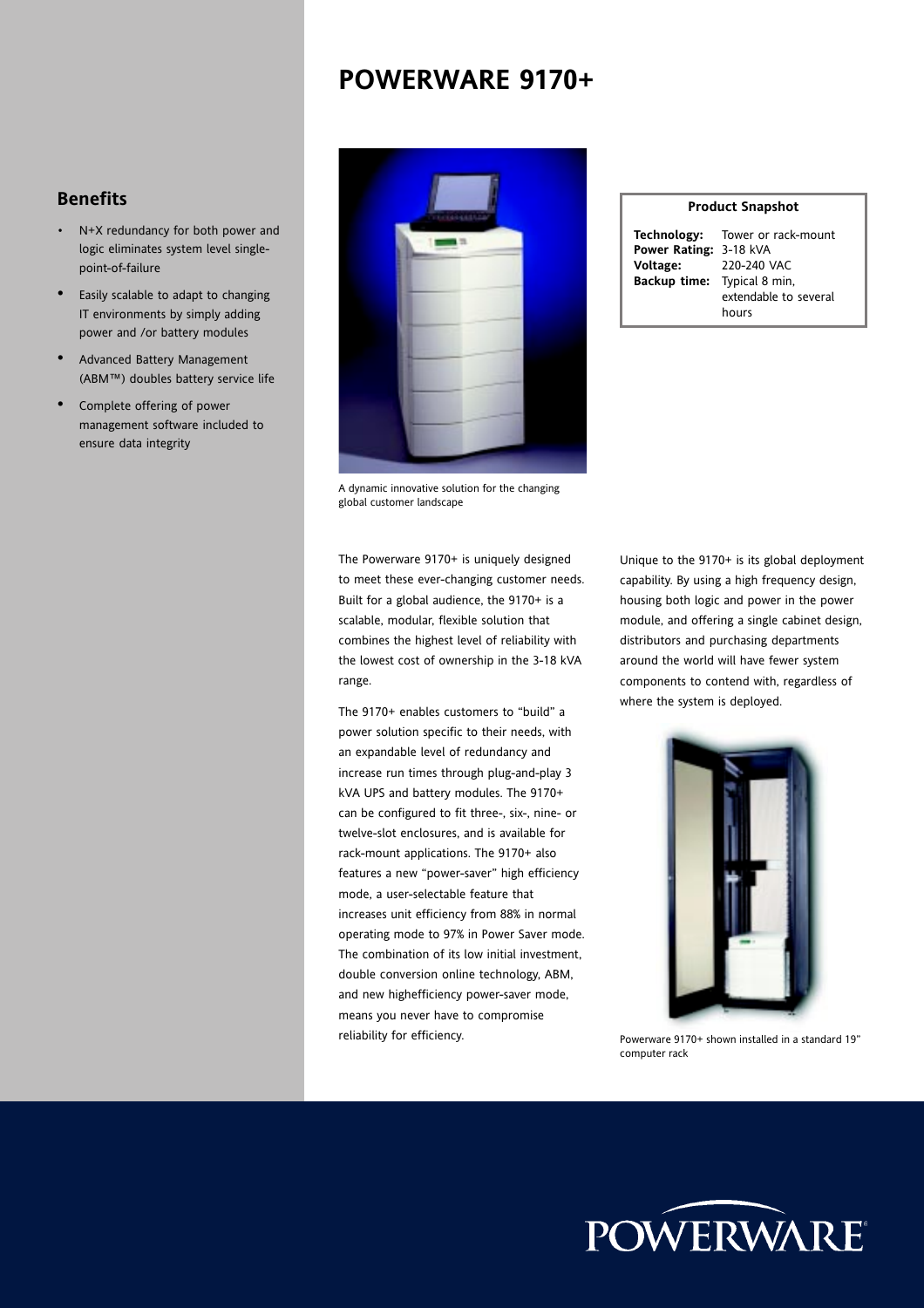### **Powerware 9170+ Features**





LCD Panel



3 kVA Power or Charger Module (1 per slot) Battery Module (2 per slot)



ConnectUPS adapter



#### **Maximum Performance**

- The lowest overall cost of ownership is a direct result of the low initial investment, higher operating efficiencies and programmable high efficiency
- UPS solution that is as easy to install and operate as a PC. Universal components fit in any order in any slot without affecting the operation of the system or its protection of the critical load
- Featuring user-friendly LCD display and two internal communication slots, which accept a wide variety of connectivity devices and the new SNMP/Web adapter card
- Lightweight, high-performance power and battery modules weigh under 14 kg for easy service and hot swapping

#### **Maximum Reliability**

- N+X power and logic redundancy eliminates single point-of-failure providing highest reliability and availability
- Redundant modularity virtually eliminates downtime and enhances serviceability
- ABM doubles battery service life

#### **Maximum Availability**

- Double conversion online technology is universally recognized as providing the highest availability in an internetcentric global marketplace
- Provides protection against power surges, spikes, sags, line noise, and lightning

#### **Maximum Flexibility**

- Modular design delivers scalable flexible solutions to constantly changing equipment requirements
- Easily expanded by installing additional power, charger, or battery modules to support additional critical applications and devices
- Internal Options: communications
- External options: Rack-mount kit, casters (standard on 9- and 12-slot enclosures), extended runtime battery cabinets (housing up to 8 hours of additional runtime), wall-mounted maintenance bypass cabinets

#### **Rack-mount Configurations**

Adding yet another level of flexibility to the unique design of the Powerware 9170+ is the ability to transform a solution configured in a free-standing enclosure into a rack-mount solution by simply adding a rack-mount kit. Imagine all the standard benefits of the Powerware 9170+ in 3- and 6-slot configurations installed in a standard 19 inch computer rack.

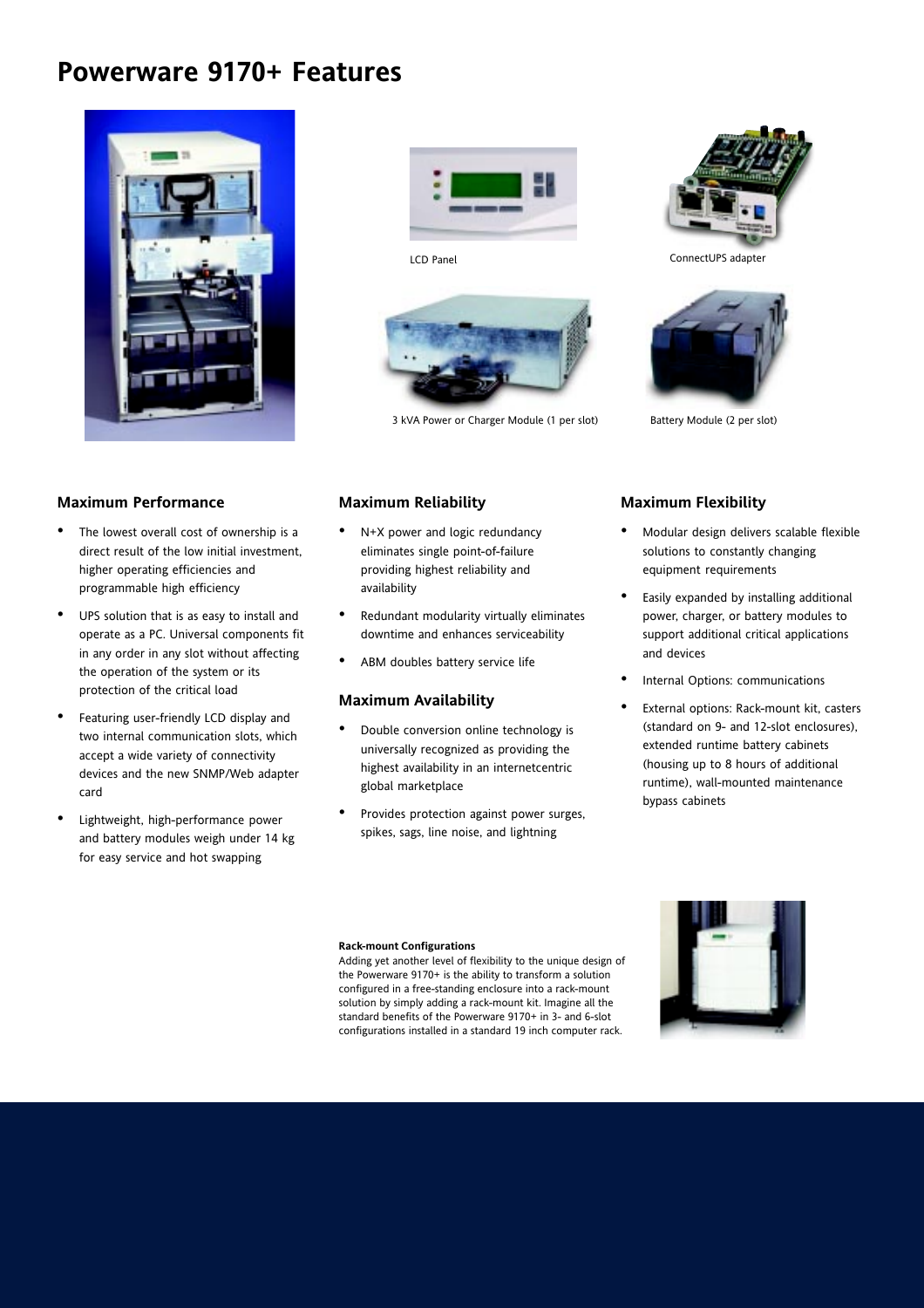## **Powerware 9170+ Runtime Charts**

| Runtime Chart in minutes (full load / half load) Universal Module ASY-0674 EMEA 50 Hz<br>Load (VA) Number of Strings (2 battery module per string) |           |           |           |           |           |           |           |           |           |           |           |           |
|----------------------------------------------------------------------------------------------------------------------------------------------------|-----------|-----------|-----------|-----------|-----------|-----------|-----------|-----------|-----------|-----------|-----------|-----------|
|                                                                                                                                                    | 1 String  | 2 String  | 3 Stirng  | 4 String  | 5 String  | 6 String  | 7 String  | 8 String  | 9 String  | 10 String | 11 String | 12 String |
| 3 kVA                                                                                                                                              | 8/24      | 24/59     | 43/95     | 58/140    | 80/175    | 95/215    | 119/240   | 135/290   | 155/335   | 165/365   | 200/395   | 215/450   |
| 6 kVA                                                                                                                                              |           | 8/24      | 16/40     | 24/59     | 32/83     | 40/103    | 49/114    | 58/140    | 69/156    | 83/175    | 90/190    | 103/205   |
| 9 kVA                                                                                                                                              |           |           | 8/24      | 13/35     | 18/46     | 24/59     | 29/63     | 35/86     | 40/103    | 46/115    | 54/125    | 58/140    |
| 12 kVA                                                                                                                                             |           |           |           | 8/24      | 13/33     | 16/40     | 19.5/43.5 | 24/59     | 29/70     | 33/80     | 36/90     | 41/100    |
| 15 kVA                                                                                                                                             |           |           |           |           | 8/24      | 11.5/31   | 14.5/31.5 | 18/46     | 20.5/51   | 24/58     | 28/66     | 31/73     |
| <b>18 kVA</b>                                                                                                                                      |           |           |           |           |           | 8/24      | 11/31.5   | 13/36     | 15.5/41   | 18/45     | 20.5/51   | 24/58     |
|                                                                                                                                                    |           |           |           |           |           |           |           |           |           |           |           |           |
|                                                                                                                                                    | 13 String | 14 String | 15 Stirng | 16 String | 17 String | 18 String | 19 String | 20 String | 21 String | 22 String | 23 String | 24 String |
| 3 kVA                                                                                                                                              | 225/500   | 245/540   | 270/600   | 290/620   | 315/650   | 335/690   | 350/720   | 365/780   | 375/850   | 395/890   | 425/920   | 450/950   |
| 6 kVA                                                                                                                                              | 113/335   | 123/255   | 135/273   | 143/290   | 148/315   | 156/333   | 165/350   | 175/365   | 183/385   | 190/395   | 198/420   | 205/440   |
| 9 kVA                                                                                                                                              | 63/150    | 73/165    | 80/178    | 86/190    | 93/200    | 100/210   | 107/225   | 115/240   | 121/255   | 125/270   | 135/280   | 143/290   |
| 12 kVA                                                                                                                                             | 47/110    | 52/121    | 56/130    | 58/140    | 65/147    | 70/156    | 75/165    | 80/175    | 85/185    | 90/195    | 95/205    | 100/215   |
| 15 kVA                                                                                                                                             | 34/83     | 38/94     | 41.5/103  | 44.5/113  | 46.5/117  | 51/127    | 56/130    | 58/140    | 61/149    | 66/158    | 71/165    | 73/170    |
| <b>18 kVA</b>                                                                                                                                      | 27/65     | 31.5/72   | 34.5/77   | 36/83     | 38/94     | 41/100    | 44/105    | 45/115    | 48/122    | 54/131    | 57/137    | 58/140    |

| Runtime Chart in minutes (full load / half load) Split-Phase Module ASY-0673 USA 60 Hz<br>Load (VA) Number of Strings (2 battery module per string) |           |           |           |           |           |           |           |           |           |           |           |           |
|-----------------------------------------------------------------------------------------------------------------------------------------------------|-----------|-----------|-----------|-----------|-----------|-----------|-----------|-----------|-----------|-----------|-----------|-----------|
|                                                                                                                                                     | 1 String  | 2 String  | 3 Stirng  | 4 String  | 5 String  | 6 String  | 7 String  | 8 String  | 9 String  | 10 String | 11 String | 12 String |
| 3 kVA                                                                                                                                               | 6.5/16    | 16/40     | 27.5/67.5 | 40/98     | 53.5/132  | 67.5/167  | 83/204    | 98/242    | 15/283    | 132/324   | 149/365   | 167/408   |
| 6 kVA                                                                                                                                               |           | 6.5/16    | 11/27.5   | 16/40     | 21.5/53.5 | 27.5/68   | 33.5/83   | 40/98     | 46.5/15   | 53.5/132  | 60.5/149  | 575/167   |
| 9 kVA                                                                                                                                               |           |           | 65/16     | 9.5/23.5  | 13/31.5   | 16/40     | 20/49     | 23.5/58   | 27.5/67.5 | 31.5/78   | 35.5/88   | 40/98     |
| 12 kVA                                                                                                                                              |           |           |           | 6.5/16    | 9/21.5    | 11/27.5   | 13.5/33.5 | 216/40    | 19/46.5   | 21.5/53.5 | 24.5/60.5 | 27.5/68   |
| 15 kVA                                                                                                                                              |           |           |           |           | 6.5/16    | 8/20.5    | 10/25     | 12/30     | 14/35     | 16/40     | 18.5/45   | 20.5/50.5 |
| 18 kVA                                                                                                                                              |           |           |           |           |           | 6.5/16    | 8/20      | 9.5/23.5  | 11/27.5   | 18/44     | 14.5/35.5 | 16/40     |
|                                                                                                                                                     |           |           |           |           |           |           |           |           |           |           |           |           |
|                                                                                                                                                     | 13 String | 14 String | 15 Stirng | 16 String | 17 String | 18 String | 19 String | 20 String | 21 String | 22 String | 23 String | 24 String |
| 3 kVA                                                                                                                                               | 185/456   | 204/501   | 223/549   | 242/595   | 262/640   | 283/692   | 302/750   | 323/790   | 345/850   | 365/900   | 387/955   | 408/101.5 |
| 6 kVA                                                                                                                                               | 75/85     | 83/204    | 90/223    | 98/242    | 106/262   | 115/285   | 123/302   | 132/324   | 140/345   | 149/365   | 157/388   | 167/408   |
| 9 kVA                                                                                                                                               | 44/109    | 49/120    | 535/132   | 58/143    | 63/154    | 68/167    | 73/179    | 78/191    | 83/204    | 88/210    | 93/229    | 98/242    |
| 12 kVA                                                                                                                                              | 30.5/75   | 33.5/83   | 37/90     | 40/98     | 43/106    | 46.5/115  | 50/123    | 53.5/132  | 57/140    | 60/149    | 64/157    | 68/167    |
| 15 kVA                                                                                                                                              | 23/56     | 25/62     | 27.5/67.5 | 30/73.5   | 32.5/79.5 | 35/86     | 37.5/92   | 40/98     | 425/105   | 45/111    | 48/118    | 51/124    |
| 18 kVA                                                                                                                                              | 18/44     | 20/49     | 21.5/53.5 | 23.5/58   | 25.5/63   | 27.5/68   | 29.5/73   | 31.5/78   | 33.5/83   | 35.5/88   | 38/93     | 40/98     |

*\* Battery strings above and to the right of the dark line require additional (N+X) power modules or an auxiliary charger. Battery runtimes are approximate and may vary with equipment, configuration, battery age, temperature, etc. Additional battery runtimes available up to 8 hrs. Please contact your Invensys Powerware representative.*